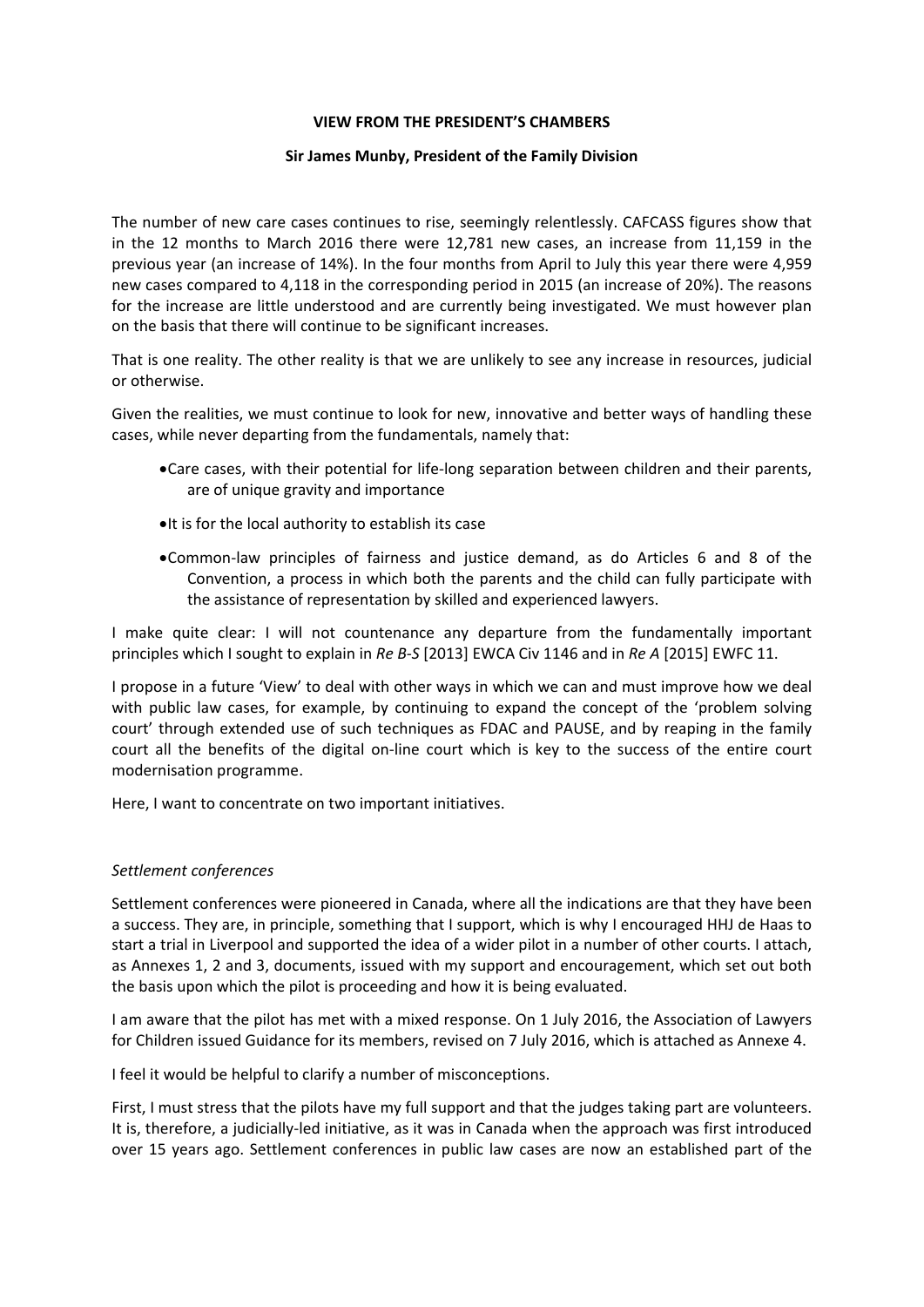Canadian legal system. The Canadian model is being tested in the pilots to see if it can be adapted to our system.

 Secondly, it is also important to stress that the paramountcy principle and the tandem model of representation of children apply just as much to settlement conferences in the pilot as to any other part of the public law system. It is an entirely voluntary and consensual process conducted in the presence of the parties' lawyers with ample opportunity for advice to be given outside the process and for careful reflection by all parties before decisions are made.

 During the course of the settlement conference the judge will hear from all parties on a without prejudice, confidential and legally privileged basis. If a settlement conference does not succeed in reaching agreement and there is a subsequent trial nothing disclosed at the settlement conference may be used at the trial which, moreover, will be not be heard by the judge who conducted the settlement conference. Where a child is a party the child's solicitor and/or Guardian will ensure that the child's wishes and feelings are made known.

 The ethos of the settlement conference is not to pressure parties to settle but to explore whether the candour and confidentiality of the process can help to reach common ground. Judges do not, and in my view must not, address parties in the absence of their legal representatives. A question may arise as to whether a judge should see one party, together with their legal representatives, on their own and without the other parties or their representatives being present. In my view very great caution is needed. Only in exceptional circumstances would this be appropriate, and then only if *all* parties expressly agree to the judge proceeding in this way.

 Thirdly, it is important to remember that the settlement conference approach is being piloted. I acknowledge, as I have said, that views on the merits of this approach are currently divided. The pilot is a genuine attempt to test whether the model can work as well in our system as it does in Canada.

 The pilots will be evaluated through the collection of quantitative data and the conduct of qualitative research by specialist social researchers from MoJ Analytical Services. The findings will be shared with an advisory group following a similar approach to that taken during the pilot of the revised Public Law Outline in 2013/4. This will enable lessons to be learned, challenges identified and areas of good practice shared so that the model can be refined and improved.

When the pilots come to be evaluated I will be looking closely to see whether the settlement conference approach compromises, in any way, the fundamental principles of our public law system such as the right to legal representation, Article 6 and 8 rights, the paramountcy principle and the importance of ensuring that the voice of the child is heard. I, and other members of the judiciary, will sit on the Advisory Group.

# *The 'tandem' model*

 The tandem model is fundamental to a fair and just care system. Only the tandem model can ensure that the child's interests, wishes and feelings are correctly identified and properly represented. Without the tandem model the potential for injustice is much increased. I would therefore be strongly opposed to any watering down of this vital component of care proceedings.

 This does not mean, however, that the practical operation of the tandem model should be immune from scrutiny. The tandem model requires that in every care case the child is represented by both a guardian and a solicitor. In some cases, the solicitor will instruct counsel, sometimes, in the very heaviest cases, two counsel, a junior and a QC. This, I emphasise, is as it should be. But we need to  remember that all this costs money. I repeat in this context what I said in *Re L* [2015] EWFC 15, para 38: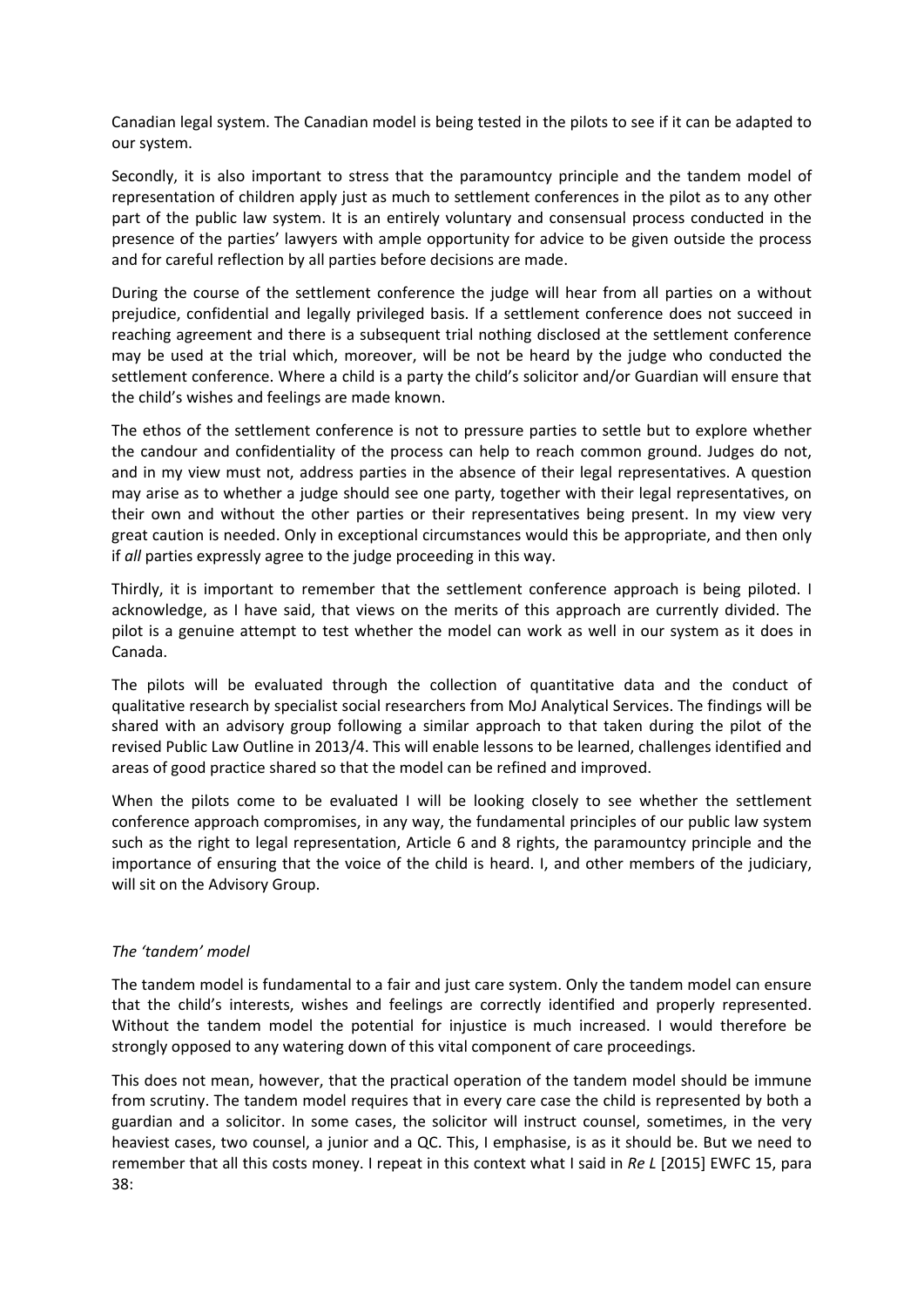"I end with yet another plea for restraint in the expenditure of public funds. Public funds, whether those under the control of the LAA or those under the control of other public bodies, are limited, and likely in future to reduce rather than increase. It is essential that such public funds as are available for funding litigation in the Family Court and the Family Division are carefully husbanded and properly applied. It is no good complaining that public funds are available only for X and not for Y if money available for X is being squandered. Money should be spent only on what is "necessary" to enable the court to deal with the proceedings "justly". If a task is not "necessary" – if it is unnecessary – why should litigants or their professional advisers expect public money to be made available? They cannot and they should not."

 MoJ, with my support, is investigating whether there is scope for a reformed level of representation for children in public law cases and how a reformed model might work in practice. From my perspective, the focus of this is the question of whether, at certain stages in the proceedings and at certain type of hearing, there could properly be scope for dispensing with the attendance of some, or even, in some circumstances, all, of the child's professional team. But, I emphasise: so far as I am concerned, none of this can be allowed to prejudice the fundamentals of the tandem model.

 With my support, MoJ will accordingly be conducting a data‐collecting exercise in 12 courts. A second phase, also involving the judiciary, will explore how a reformed model of representation could work in practice.

James Munby

11 August 2016

# *Annexe 1 – Settlement Conferences: Guidance for parties May 2016*

 The government is testing a new collaborative approach to dealing with public law family cases ("care cases") called a **settlement conference**. If parties consent, they will be involved in this test (called 'a pilot'). This guidance provides information on what will be happening during the pilot and what the government will be measuring.

 A settlement conference is a hearing held for the purpose of discussion and settlement of the case.  It is a without prejudice hearing that takes place before a judge with the **consent of all the parties**.

 A without prejudice hearing means that what is said and discussed during the settlement conference will not be admissible in evidence (except at the trial of a person for an offence committed at the  conference or in the exceptional circumstances indicated in *Re D (Minors) (Conciliation: Disclosure of Information)* [1993] Fam 231, where a statement is made clearly indicating that the maker has in the past caused or is likely in the future to cause serious harm to the well‐being of a child). The judge hearing the settlement conference must have no further involvement with the case, other than to make a final order by agreement or a further directions order. The purpose is to try to resolve some or all the issues by agreement. Parties will attend with their legal representatives (where instructed) but are encouraged to speak directly with the judge with the aim of settling the case or particular issues.

The judge hearing a settlement conference will be different to that of the trial judge. They will be specially trained in dealing with hearings of this type. The settlement conference judge is a different person. Before the conference, they will have read the case file and might ask the parties questions during the conference.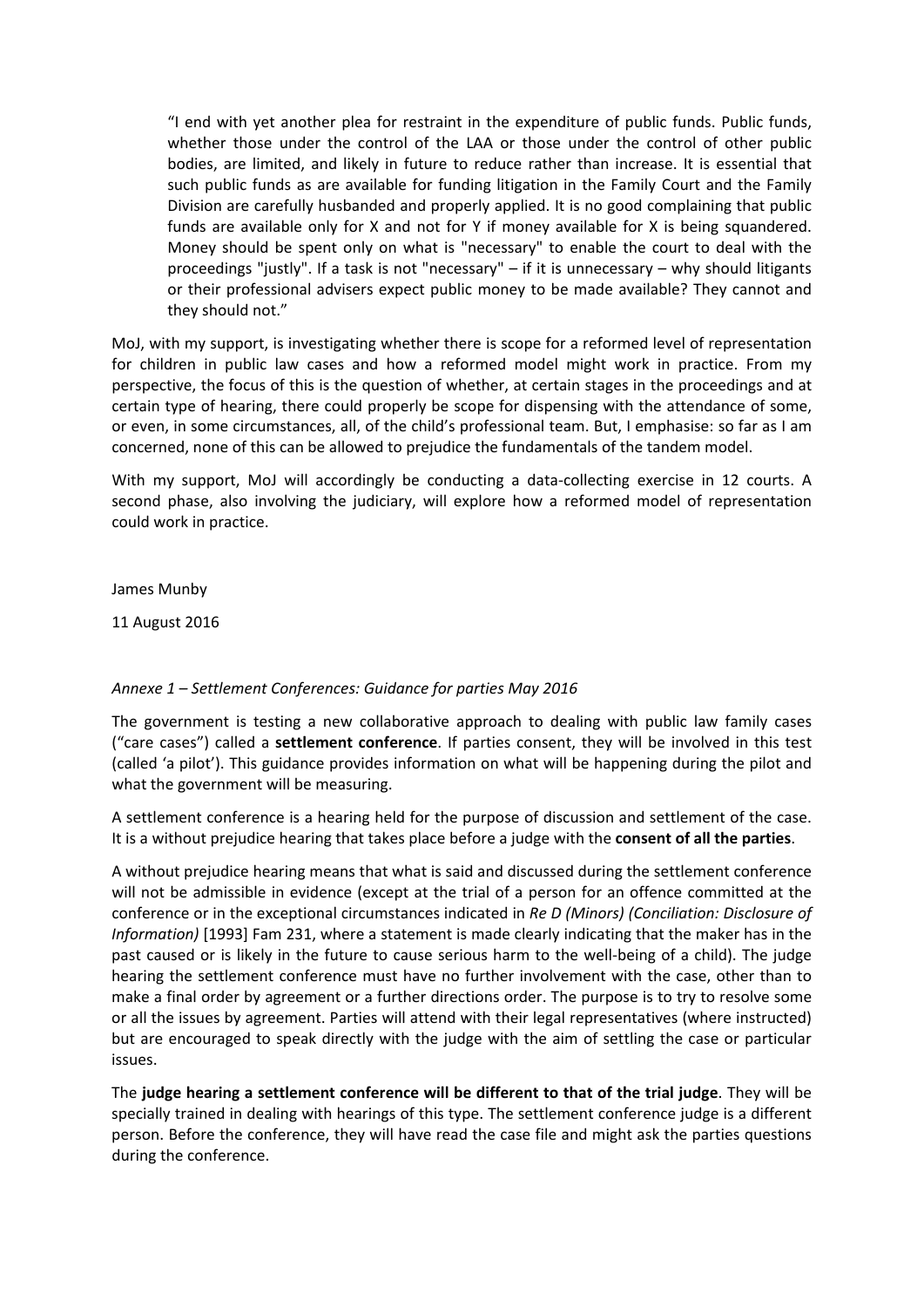The judge may not make an order resolving some, or all, of the issues without the agreement of all parties. Where an application is for adoption or placement, a judge may give a judgment with the agreement of the parties (eg, in care order or placement order application where there is no opposition to the same.)

### Process

 Settlement conferences will take place for public law cases. They will ordinarily take place after an Issues Resolution Hearing (IRH) At the IRH, the parties will be asked if they consent to take part in a  settlement conference to be assisted by a judge, other than the trial judge. **The court will still list** the case for a final hearing date as well as a settlement conference date at IRH stage to ensure there is no delay if the matter is not resolved and a final hearing needs to take place.

 During the settlement conference the judge will work with parties in a way that promotes settlement. There is no obligation or pressure to agree to anything at a settlement conference. If  **agreement is not reached, the case will proceed to final hearing**.

 At the end of the settlement conference if there is agreement on all matters, the case will end and an order drafted reflecting the decisions made; the parties will not have to attend a final hearing. If some or all of the issues remain outstanding the parties will come back to court for the final hearing or adjourned settlement conference if appropriate.

What will happen in the pilot and what are we collecting

 The pilot will be testing how these settlement conferences work. At the end of the settlement conference the judge will fill in a form (see attached). The form the judge is asked to fill in will help the government understand the reasons why a case is referred to a settlement conference, the outcome, time spent on preparing and facilitating the conference, the number of final hearing days listed and the estimated number of days saved (if a case settles). No personal details about the parties will be recorded.

 From July selected judges, Cafcass representatives, local authority solicitors and lawyers involved in the process will be asked to take part in interviews and workshops where they will be asked about their experiences of settlement conferences. They will not be naming individuals that they have worked with, they will only be asked about what they think about the process, what went well and what did not go well. If you (as a party of the proceeding) would like to give feedback on what you thought about the settlement conference you can tell your legal representative who may be asked to provide this as part of the research.

How long with the pilot last?

5 months starting from June 2016 and ending in October 2016.

What will happen to the information that is collected?

 The information will help government to understand whether this way of conducting a court hearing is a good thing. It will also help identify any problems with the system.

Information for other people involved

 Judges and court staff have been provided with guidance on settlement conferences. If you have any questions or would like to know more information, please ask the settlement conference judge.

 *Annexe 2 – Settlement Conferences: Judicial Guidance May 2016*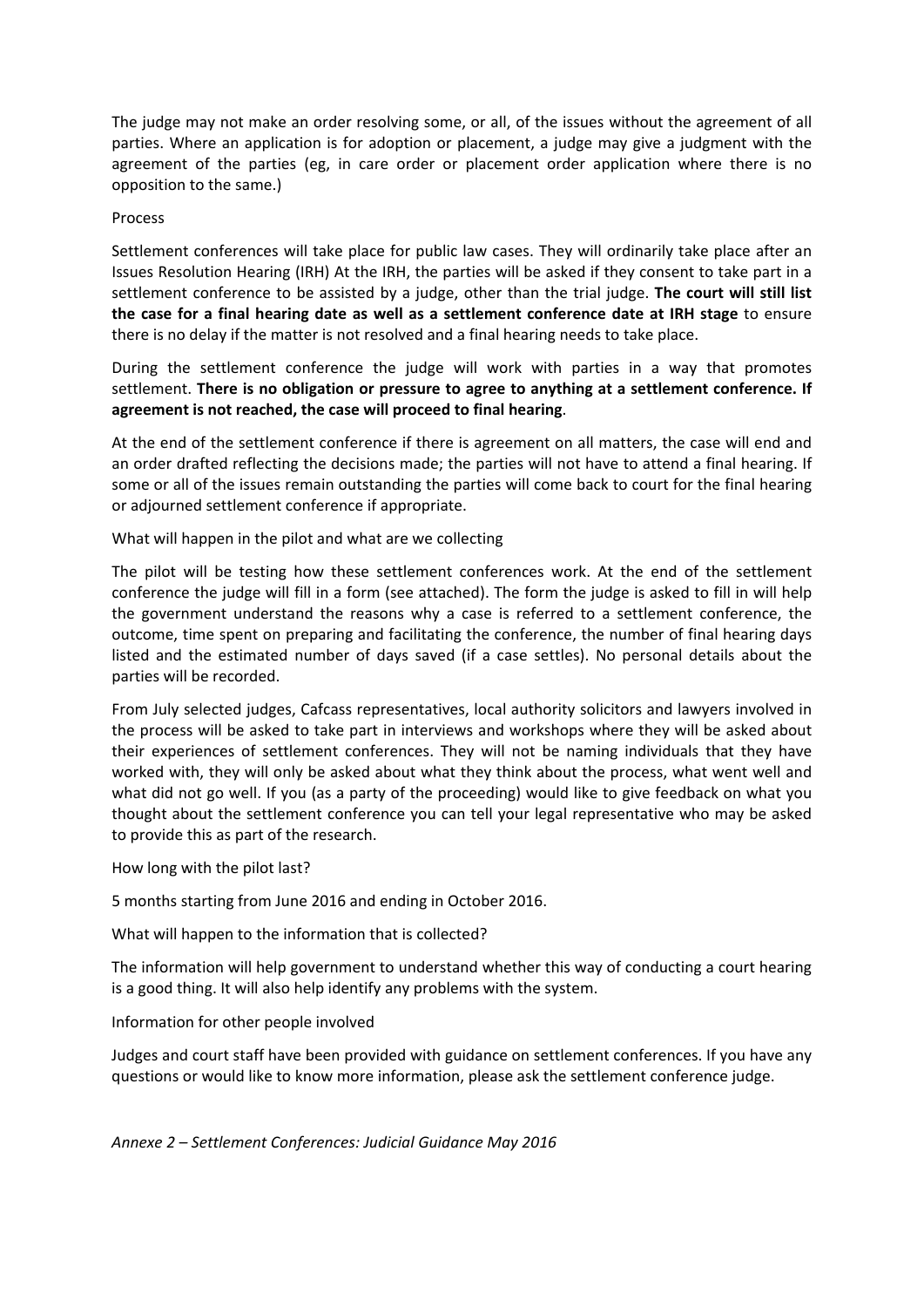We are expanding a pilot on a new collaborative approach in dealing with public law family cases. Your area has been chosen to be one of the trial areas.

 A settlement conference is a hearing held for the purpose of discussion and settlement of the case.  It is a **without prejudice hearing** that takes place before a judge (who is different to the allocated  judge) with the **consent of all the parties**.

 As this is a without prejudice hearing, what is said and discussed during the settlement conference will not be admissible in evidence (except at the trial of a person for an offence committed at the  conference or in the exceptional circumstances indicated in *Re D (Minors) (Conciliation: Disclosure of Information)* [1993] Fam 231). The judge hearing the settlement conference must have no further involvement with the case, other than to make a final order by agreement or a further directions order. The purpose is to try to resolve some or all the issues by agreement. Parties will attend with their legal representatives where instructed, but are encouraged to speak directly with the judge with the aim of settling the case or particular issues.

The judge hearing a settlement conference will be different to that of the trial judge. They will be specially trained in dealing with hearings of this type. The settlement conference judge is a different person. Before the conference, they will have read the case file and might ask the parties questions during the conference.

 The judge may not make a final order without the agreement of all parties. All parties must be in full agreement to resolve some or all of the issues.

 The purpose is to try to resolve some or all issues or to inject a creative or innovative method of resolving the case.

#### Process

 Settlement conferences should be used in public law cases and data will only be collected on these cases as part of the process evaluation. They will ordinarily take place after an Issues Resolution Hearing (IRH) and are listed as an adjourned IRH. At the IRH, parties will be asked if they consent to  take part in a settlement conference to be resolved by a judge, other than the trial judge. **The court** will need to list for a final hearing date as well as a settlement conference date at IRH stage.

 The settlement conference will be conducted in a way the judge considers appropriate to promote agreement. At no stage will there be any pressure on any party to agree any issue.

 At the end of the settlement conference either there is a resolution of all or some of the issues or there is no resolution. Sometimes the settlement conference is adjourned for further consideration.

 Where issues are resolved a consent order will be drafted. Where some of the issues are resolved an order will be drafted to reflect this.

 Where some issues remain to be resolved or all issues remain to be resolved, the case will be adjourned for final hearing as listed at IRH. If the case is resolved, the hearing which has been listed for final hearing will be vacated.

 In Liverpool, where the pilot originated, two judges are undertaking settlement conferences. Court staff have expressed that this is a good number for them to work with as it allows them to keep on top of listings, undertake the administrative work that is involved and allows judges to discuss progress with one another.

#### Legal issues

 The judge will speak to each of the parties but anything said by the judge or the parties is confidential and privileged. This is why it is important for the settlement conference judge to be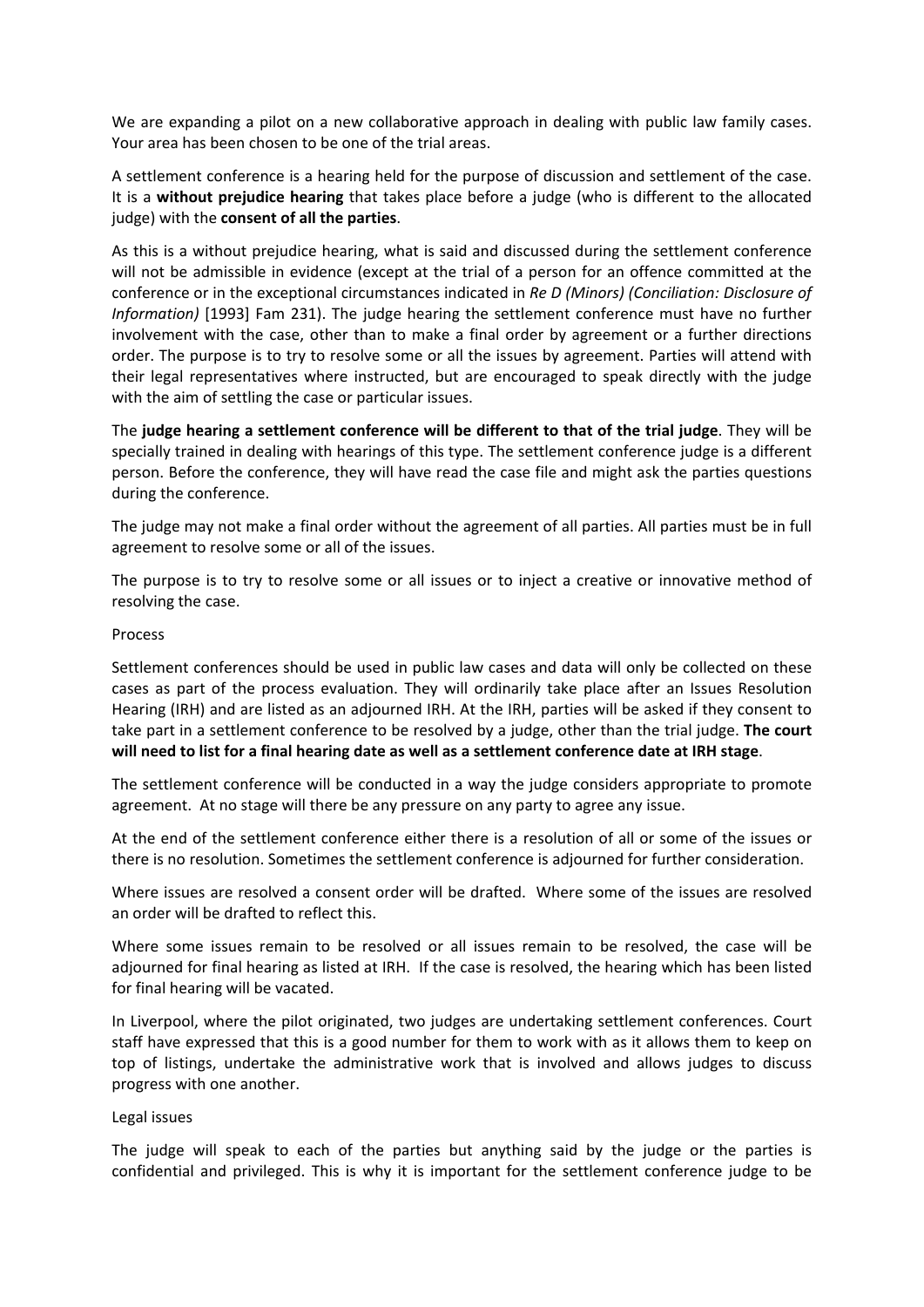different from the allocated trial judge and to have no further involvement following a settlement conference.

 Nothing which the judge has said or the parties have said will be referred to at the next hearing or at any other hearing.

What is required from you during the pilot?

 The pilot will be supported by a small‐scale process evaluation. To inform this evaluation, we ask that you complete a short data collection template for each public law case that is scheduled for a settlement conference during the pilot period (see attached template for your information). This will be collected by the nominated HMCTS contact in your court and sent to the Ministry of Justice Analytical Services on a fortnightly basis.

 As part of the process evaluation, Ministry of Justice Analytical Services would like to conduct some follow‐up research with members of the judiciary who have been involved in facilitating settlement conferences. This will involve a short telephone interview with a social researcher to explore your views and experiences of what worked well, what did not work well, and what could be improved.

 The data collection template includes the option to provide your contact details to take part in this research. Interviews are anticipated to take part in July.

 We will be contacting you from late June to arrange interview sessions so you can feed back how you think the process is going to Ministry of Justice staff who will be analysing and reporting on the pilot.

How long with the pilot last?

 5 months starting from June 2016 and ending in October 2016. We will be collecting the data as outlined above from the commencement of the pilot.

 Workshops with HMCTS staff, Cafcass, local authority social workers and lawyers will take place from July.

What will we be collecting?

 The forms will help us to collect information on the reasons why a case is referred to a settlement conference, the outcome, estimated time spent on preparing and facilitating the conference, the number of final hearing days listed and the estimated number of days saved.

 When speaking to those involved in the workshops and interviews, we hope to understand experiences of the family justice professionals involved, identify lessons learned and good practice to inform the design and delivery of any future arrangements.

Information for the HMCTS, Legal Aid Agency, parents

 HMCTS staff have been provided with information on what role they are expected to play during the pilot phase. They will be responsible for collecting data from you and providing it to Ministry of Justice Analytical Services with all the data you are recording.

 The Legal Aid Agency has been informed about the process. During the pilot period it will be paying successful settlement conferences at a final hearing day rate for an IRH. Any unsuccessful settlement conference will be paid on a unit rate as an interim hearing.

 A short guide for the parties has been produced and it is advised that parents are provided this before a settlement conference.

Questions and contact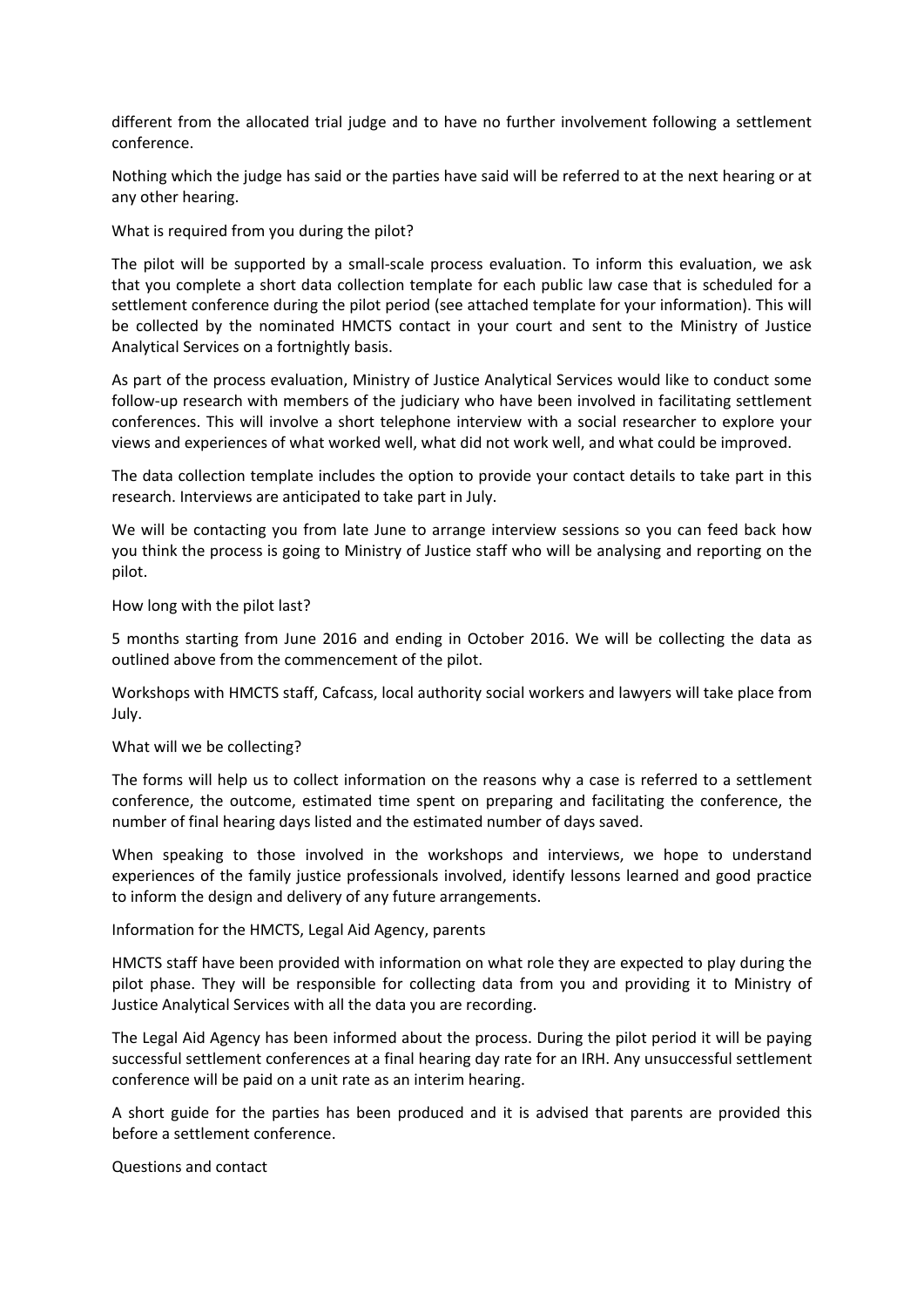For any questions about the pilot please email leslie.muir@justice.gsi.gov.uk

 For any questions relating to data collection in relation to the pilot please email natalie.corbett@justice.gsi.gov.uk

Annexe 3 – Letter dated 10 June 2016 from Dr Elizabeth Gibby, Deputy Director, MoJ, A2J Strategy  *and Specialist Policy, to the 'pilot' DFJs*

 Many of you will have heard at the President's recent Conference, HHJ Margaret de Haas's motivating session on settlement conferences and the President's subsequent call for you all to consider settlement conferences in your respective areas.

 The Ministry of Justice (MoJ) has been in discussion with the President on how best to achieve and support his vision of a wider roll out of settlement conferences and I am pleased to announce that we have agreed to implement a plan of phased pilots, supported by the collection of quantitative data and qualitative research. This work will be supported by expert social researchers from MoJ Analytical Services.

 In addition to Cheshire, and Merseyside and Devon, where settlement conferences are already underway, the President has agreed that three further DFJ areas; Central London, South East Wales and Avon, Somerset and Gloucestershire should be included in the first phase of the pilot. These areas have been carefully identified by analysts to ensure the findings of the research are reflective of a range of court and judicial experience. This will strengthen the ability of the findings to inform whether, and how, a phased roll‐out can be most effectively implemented and ensure all DFJ areas are prepared. We are very grateful to HHJ Robin Tolson QC, HHJ Stephen Wildblood QC and HHJ Isabel Parry for their agreement to participate at this stage, and for the ongoing contributions of HHJ Margaret de Haas and HHJ Miranda Robertshaw.

 Findings from the study will be shared on an ongoing basis throughout the research with an advisory group, to include the President and representatives from MoJ, Cafcass and local authorities. This will follow a similar approach to that adopted for the revised PLO research. This will enable lessons learnt, challenges and areas of good practice to be shared with the judiciary and other stakeholders throughout the pilot so the model and delivery of settlement conferences are continually improved and the potential benefits are maximised.

 Our pilot and research proposal assumes continued roll out of settlement conferences to other areas, subject to the emerging findings from the first phase, which will be considered by the advisory group and MoJ Ministers. We plan to review early findings in August to inform whether, and how, the next phase of the pilot should be rolled out.

 We anticipate that, following the President's Conference, many of you will be keen to join the pilot and start settlement conferences as soon as possible. We therefore ask that if you wish to trial settlement conferences in your area, you contact natalie.corbett@justice.gsi.gov.uk copying your email at the same time to alex.clark@judiciary.gsi.gov.uk in the President's office. We will then include you in our roll out plans and will be in touch to discuss at what point we will be able to facilitate the extension of the pilot of settlement conferences to your area.

 I understand that the phased approach to trial settlement conferences will be frustrating for some, but, as the President has acknowledged in agreeing to this approach, it is important that we undertaking thorough research to explore how the implementation of settlement conferences can best be supported and effective. My team and I very much look forward to engaging with you in the very near future on this work. In the meantime if you have any further questions or comments, please do not hesitate to contact me.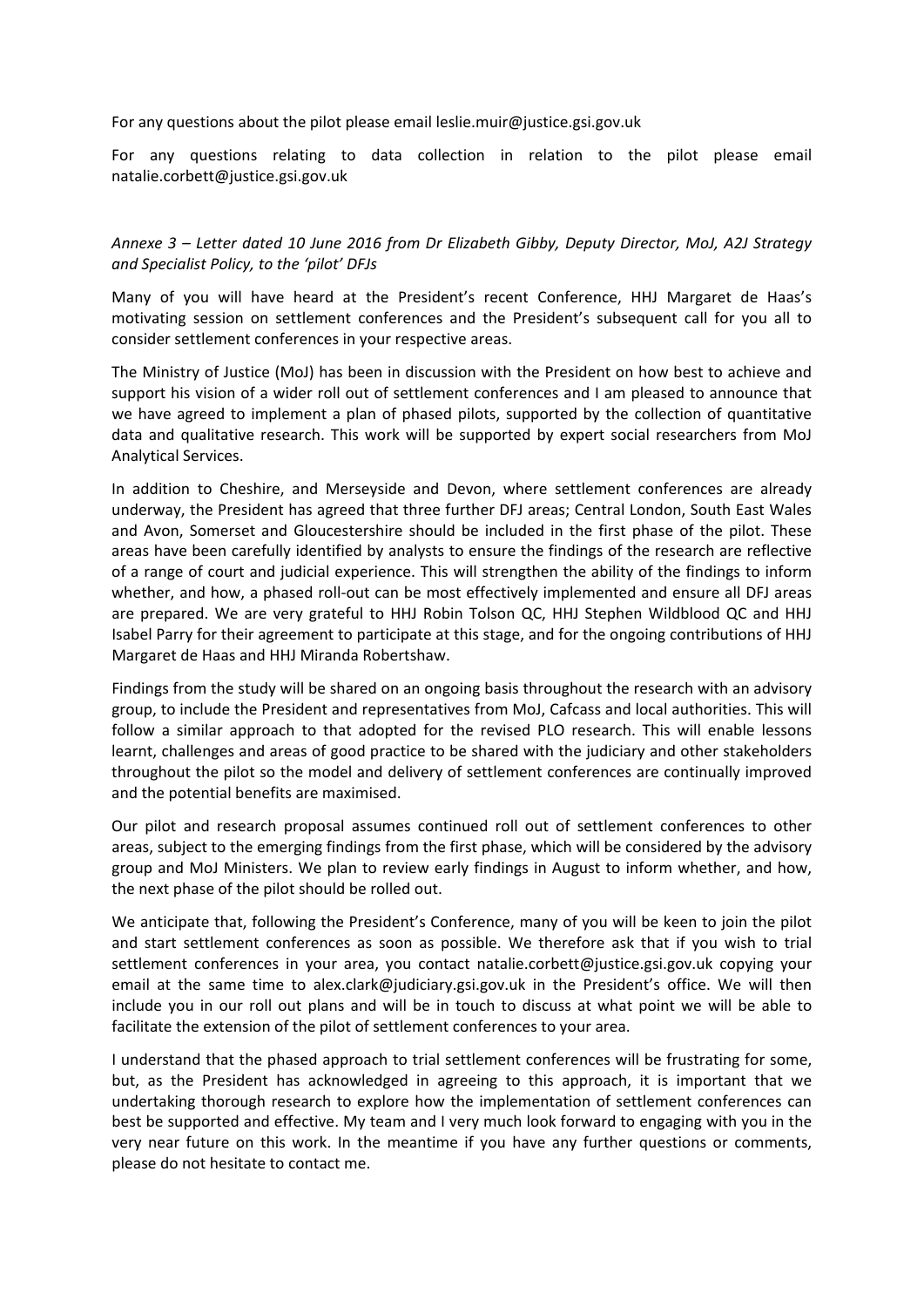### Annexe 4 – Guidance to its members issued by the ALC on 1 July 2016 (as revised on 7 July 2016)

 We have considered the document published by the Ministry of Justice (MoJ) 'Settlement Conferences: Guidance for Parties'. We have concerns in principle about this project, which is being piloted in certain family courts. Our advice to members currently is to consider very carefully whether it is possible for them to discharge their professional duty to their parent (and extended family) clients by taking part in such conferences. The role of separately represented children and the children's guardians is not mentioned in the guidance, and we are not clear how it is envisaged that children are to be independently represented, and their voices heard.

Our main concerns are as follows:

 1. The only published guidance on the pilot comes from the MoJ. It is not clear what legal authority the MoJ seeks to exercise in promoting this scheme, or how the judiciary who are to pilot it have been selected and trained.

 2. The settlement conferences pilot has begun with scant information about their scope, conduct and evaluation, and no notification to the legal or social work professions or the judiciary as a whole. There has as yet been no publication of the MoJ guidance for the judiciary, or of the training that judges are to receive in order to be equipped to conduct these conferences.

 3. We are unclear about the protection of the child's UNCRC rights to participate in the proceedings, and have their views heard by the court in this setting. Beyond a reference to the presence of "all parties", there is no specific consideration given to the voice of the child in such a conference, their participation, and how their views are to be represented. If a child is competent, separately represented, and disagrees with professional views, is that child to attend the settlement conference, in order to be persuaded by the judge that s/he should take a different view of his/her future? We doubt that such a procedure could meet the child's right to a fair hearing.

 4. Care and adoption proceedings are a grave interference in family life by a public authority. They can have consequences for several generations. We believe the scheme may be in breach of the ECHR Article 6 and 8 rights of both parents and children. The right of individuals to communicate privately with their legal representatives is a cornerstone of access to justice. The right to professional advocacy is wholly undermined if lawyers are expected to remain silent. A child cannot have a fair hearing if his parents do not.

 5. The Issues Resolution Hearing (IRH) exists to narrow the issues and, if possible, to resolve the case. It is when this fails that the settlement conference is proposed and, we understand, conducted by a different judge (although in some areas it seems that the IRH judge also conducts the settlement conference). The essential difference between a conventional IRH and the settlement conference lies in the judge seeking directly to persuade the parties to agree

 with his or her view of the likely outcome, and expecting the parent or other parties to speak directly to the judge, without the protection of professional advocacy and legally privileged advice.

 6. The judge taking the settlement conference will not be the allocated judge, and therefore the scheme undermines judicial continuity, which has been a central aim of the family justice system for many years. The settlement conference judge will not have the depth of knowledge and nuance of the case and may therefore arrive at the wrong conclusion about the merits. Apart from the issue of further delay, there is a risk, particularly in the smaller court centres, that the judge who deemed the case suitable for a settlement conference will communicate their disappointment to the trial judge if the conference fails to produce a settlement.